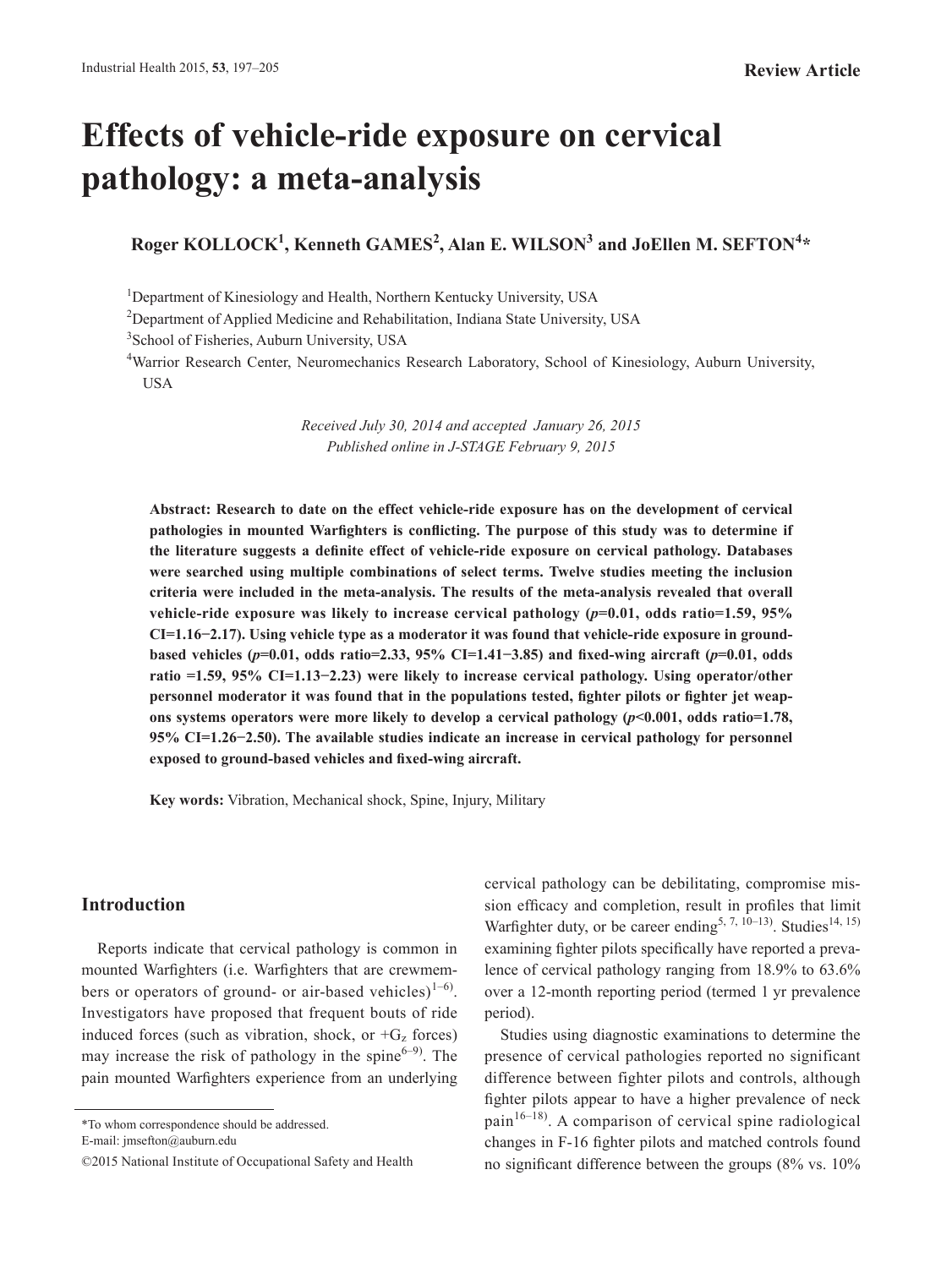prevalence)<sup>[16\)](#page-7-4)</sup>. Similar findings were also reported in a 13 yr longitudinal study of fighter aircraft personnel indicating occupational exposure to acceleration did not cause significant radiological changes in the spinal column when compared to matched controls<sup>[17\)](#page-7-5)</sup>. In contrast, a study revealed 3% of fighter pilots and 80% of transport pilots assessed by magnetic resonance imaging presented with cer-vical intervertebral disc degeneration<sup>[18](#page-8-0))</sup>. The investigators noted that age differences between the fighter and transport pilot group may play a role in the higher prevalence of pathology reported in the transport pilots. Cervical pathology also appears to be prevalent in helicopter personnel, particularly pilots, with 43 to 57% of military helicopter pilots reporting cervical pain<sup>12, 19, 20</sup>). The cervical pain experienced by pilots includes acute bouts of pain, as well as regular and continuous pain that hampers performance in both work-related duties and leisure time activities<sup>[20](#page-8-1))</sup>. The literature is not definitive as it pertains to this population. The prevalence values were based on large sample sizes, however, many of these studies did not compare their findings to non-flying military control groups making it difficult to determine if the issue is related to flight or an outcome of military duty (or life). In a study that did compare helicopter pilots to nonflying controls (air traffic personnel), 5.7% of helicopter pilots (N=1599) reported frequent and continuous cervical pain as compared to 20% of air traffic personnel  $(N=123)^2$ . However, since the data were collected via clinical examination it is possible that fewer pilots, as compared to nonflying controls, reported feeling cervical pain out of fear of being grounded.

Investigation of the prevalence of cervical pathology in ground-based military vehicle personnel is lacking in the literature. The one report available $^{21)}$  $^{21)}$  $^{21)}$  indicates that Danish main battle tank personnel were not at greater risk than other types of units (infantry, signal, combat service support, engineers, and artillery) for cervical spine pathology. However, there are many types of ground-based vehicles such as main battle tanks, Humvees (i.e. HMMWV) and Bradley Fighting Vehicle, each presenting different ride characteristics. For instance, the Bradley Fighting Vehicles resembles a tank, but rides like an off-road vehicle. In civilian studies, investigators have reported both vibration and mechanical shock exposure as strongly associated with the prevalence of neck pain in populations that regularly use off-road all-terrain vehicles to help perform daily occupational tasks<sup>[9, 22](#page-7-8))</sup>. More generally, a recent study<sup>[23\)](#page-8-3)</sup> exploring the incidence of neck and shoulder pain in civilian drivers of earth moving machines, forklifts, public buses and garbage machines reported a cumulative of incidences for neck and shoulder pain of 31.9% and 21.4%, respectfully. Differences in results between the Danish main battle tank and the study observing civilian drivers may in part due to age and level of fitness. In potentially less fit or older civilian population undergoing similar types of vehicle-ride exposure, the effects of exposure may be more deleterious to the cervical spine. However, the differences between the investigations to date make interpretation difficult. Thus, the purpose of our study was to determine if evidence exists in the literature indicating a definite effect of vehicle-ride exposure on cervical pathology. This investigation utilized meta-analyses to synthesize quantitatively the available literature and to determine where future research is required.

# **Methods**

## *Identification, study selection and data extraction*

An online search using Medline NIOSHTIC, Military & Government Collection (EBSCO), PubMed, and Web of Science identified articles published between January 1980 and November 2014 investigating the effects of vehicle-ride exposure on the occurrence of cervical pathology. There were no restrictions placed on the origin or language of the publications. The database search used multiple combinations of the following terms: vibration, spinal pathology, neck pain, intervertebral disc degeneration, degeneration, fracture, herniated disc, shock, loading, impact, repeated loading, industrial vibration, vehicle vibration, radicular, radiculopathy, neck strain, spine, mechanical shock, and G forces. In addition, we examined the reference list of the articles acquired through the search to find additional pertinent articles.

The inclusion criteria were determined prior to the start of the database search in order to reduce any possible selection bias. To be included, studies needed to have a clear sampling method, control group, clearly defined exposure time, focus on cervical injuries resulting from vehicle-ride exposure, and explicit pathology. After screening the titles and abstracts, two reviewers (R.K. and K.G.) evaluated the relevant full text articles for final inclusion. The reviewers resolved disagreements concerning article eligibility by consensus or by arbitration of a third reviewer (J.S.) if disagreement persisted. The reviewers extracted all pertinent information from each eligible article. ImageJ (Rasband, W., National Institutes of Health, USA) enabled extraction of pertinent data contained in figures.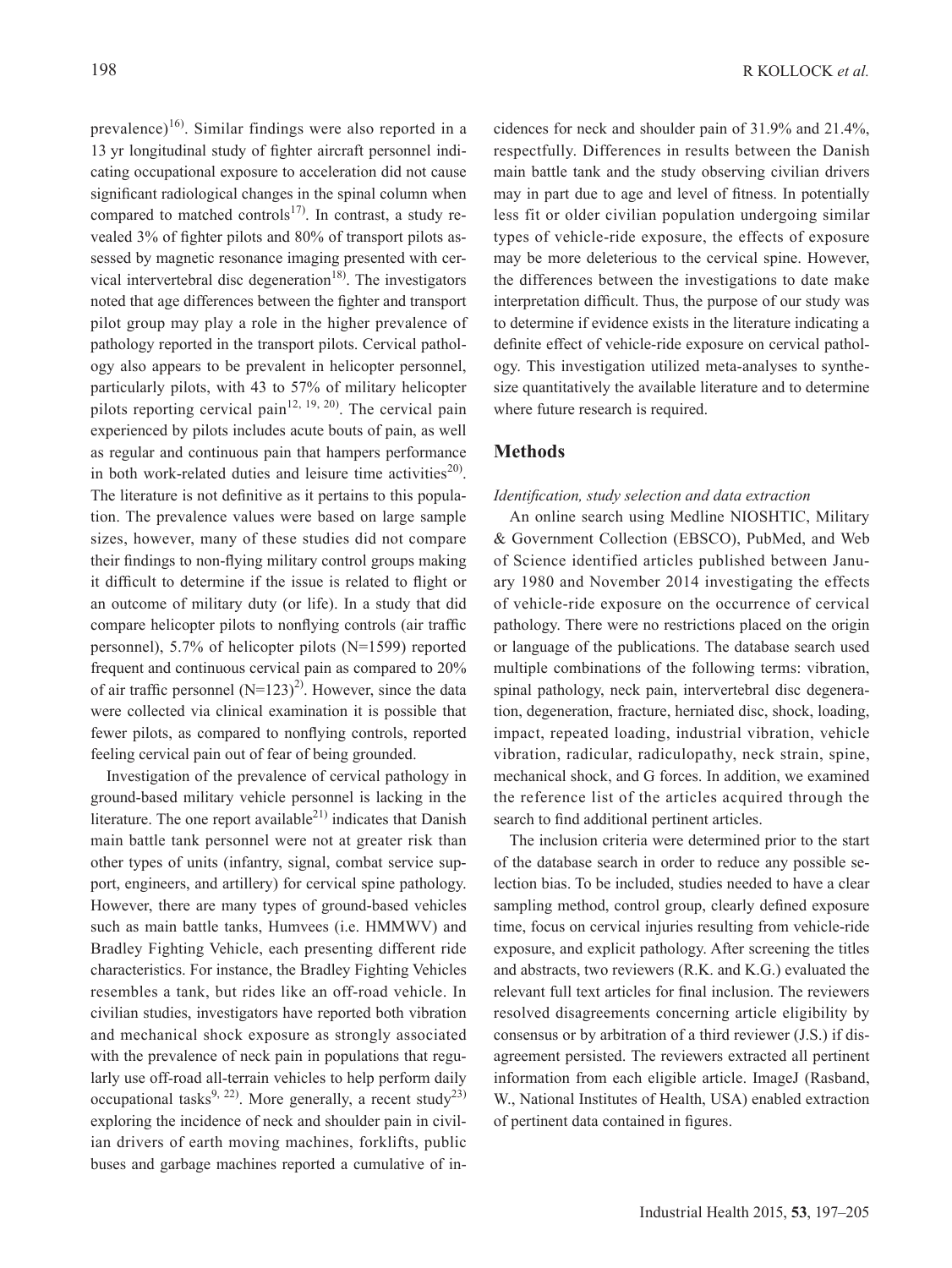| Study                                    | Sample population                        | Method of assessment                          | Level of evidence |
|------------------------------------------|------------------------------------------|-----------------------------------------------|-------------------|
| Aydog et $al$ . <sup>16)</sup>           | 732 Turkish Military pilots              | Radiographs                                   | $2(-)$            |
| Byeon et $al^{26}$                       | 186 Military Helicopter Korea Air Force  | Radiograph                                    | $2 (+)$           |
| Drew <i>et al.</i> <sup>10</sup>         | 35 U.S. high performance aircraft pilots | Ouestionnaire                                 | $2(-)$            |
| Hamalainen et $al^{(3)}$                 | 12 Finnish Air Force fighter pilot       | Magnetic resonance imaging                    | $2(-)$            |
| Hendriksen et al. <sup>1)</sup>          | 188 Royal Netherlands Air Force pilots   | Radiograph                                    | $2 (+)$           |
| McBride <i>et al.</i> <sup>25)</sup>     | 516 Locomotive engineers employed by     | Ouestionnaire                                 | $2 (++)$          |
|                                          | the national rail carrier in New Zealand |                                               |                   |
| Nissen et al. <sup>21)</sup>             | 317 Main battle tank personnel           | Ouestionnaire                                 | $2 (+)$           |
| Petren-Mallmin and Linder <sup>27)</sup> | 29 Swedish Air Force pilots              | Magnetic resonance imaging                    | $2 (++)$          |
| Pippig <i>et al.</i> <sup>2)</sup>       | 286 pilots examined at the German Air    | Clinical examination, peripheral neurological | $2(-)$            |
|                                          | Force Institute of Medicine              | examination, computerized tomography,         |                   |
|                                          |                                          | magnetic resonance imaging                    |                   |
| Rehn <i>et al.</i> <sup>24)</sup>        | 431 drivers of all-terrain vehicles      | Ouestionnaire                                 | $2(-)$            |
| Solvelius <i>et al.</i> <sup>17)</sup>   | 12 Finnish Air Force pilot cadets        | Magnetic resonance imaging                    | $2(-)$            |
| Tachibana and Hanada <sup>28)</sup>      | 40 Japanese Air Defense Force pilots     | Magnetic resonance imaging                    | 2(0)              |

**Table 1. Study description and level of evidence**

#### *Data analysis*

All data were entered into a custom Microsoft Excel spreadsheet (Microsoft Corporation, Redmond, Washington, USA) and later transferred to the statistical software Comprehensive Meta-Analysis version 2 (Biostat, Englewood, NJ, USA) for statistical analyses. The metaanalysis utilized an unweighted random effects model using an odds ratio centered on 1.00 as the effect metric. Ninety-five percent confidence intervals greater than 1.00 indicate that vehicle-ride exposure had a significant effect on cervical pathology. The sample sizes and number of injuries recorded for the treatment and control groups for each study were used in the analyses. Subsequent subanalyses were conducted using data collection method [imaging (i.e. magnetic resonance imaging, radiograph, computed tomography) or questionnaire], vehicle type (i.e., ground-based vehicles, fixed-wing aircraft and rotary-wing aircraft) and operator/other personnel as moderators. For the operator/other personnel moderator, the investigators defined "operator" as anyone flying (i.e. fighter jet, jet, transport, or helicopter pilots) or driving (i.e. wheeledor tracked-vehicle drivers) a vehicle. "Other personnel" represented anyone other than the operator on the vehicle (such as a weapons systems operators, flight surgeon, flight engineer, tank commander, loader, or gunner). Risk of publication bias was assessed using a funnel plot and a fail-safe number identified any presence of selective reporting within the studies. The Scottish Intercollegiate Guidelines Network (SIGN) grading system was used to evaluate the quality of evidence for each article included in the meta-analysis (Table 1).



**Fig. 1. Outline of literature search and selection.**

## **Results**

The literature review yielded 121 potential articles. Twelve studies<sup>[1–3, 10, 16, 17, 21, 24–28](#page-7-0))</sup> met all inclusion criteria and were used for later analyses (Fig. 1). The data extracted for the analysis included: number participants in the treatment and control groups; total number of injuries in the treatment and control groups; vehicle type (fixedwing, rotary-wing, or ground); and exposure time in hours. Table 2 displays the effect estimates and confidence intervals for each datum point selected. In some cases, more than one effect size was calculated per study. The funnel plot was symmetrical, indicating no publication bias (Fig. 2). In addition, a fail-safe N determined that 573 negative data points would be required to increase the *p*-value for the overall meta-analysis to above 0.05.

The results of the meta-analysis indicated that vehicleride exposure is more likely to increase cervical pathology (*p*=0.01, odds ratio=1.59, 95% CI=1.16−2.17) as compared to controls. Follow-up analysis using data collection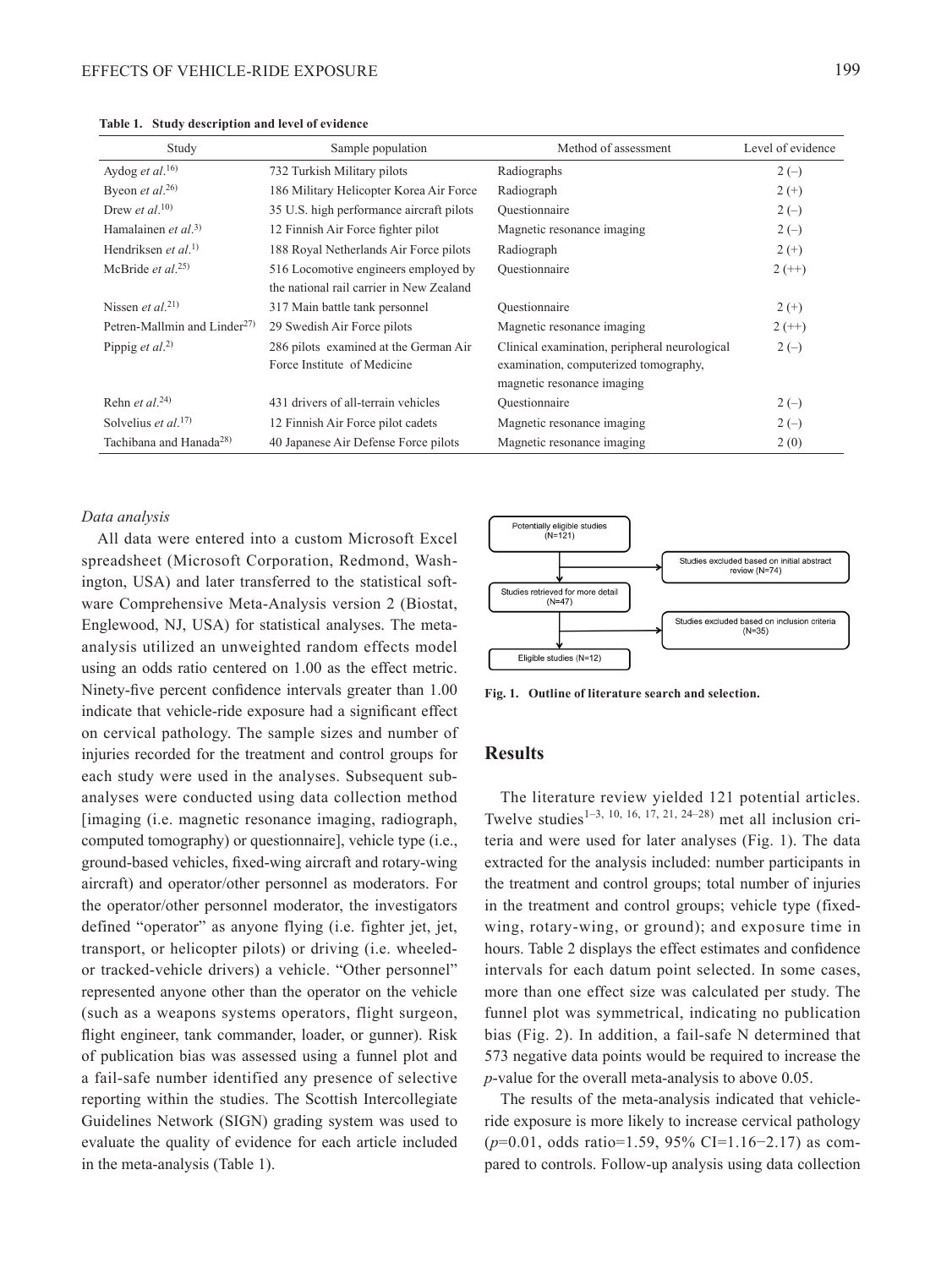| Study name                               | Vehicle description  | Data collection method | Odds ratio | Lower limit | Upper limit | $p$ -value   |
|------------------------------------------|----------------------|------------------------|------------|-------------|-------------|--------------|
| Aydog et al. <sup>16)</sup>              | FW: Fighter          | radiographs            | 1.31       | 0.61        | 2.79        | 0.49         |
| Aydog et al. 16)                         | RW: Helicopter       | radiographs            | 2.09       | 1.15        | 3.80        | 0.02         |
| Aydog et al. 16)                         | FW: Jet              | radiographs            | 1.10       | 0.63        | 1.91        | 0.74         |
| Aydog et al. 16)                         | FW: Transport        | radiographs            | 0.71       | 0.31        | 1.59        | 0.40         |
| Byeon et al. <sup>26)</sup>              | RW: Helicopter       | <b>MRI</b>             | 3.19       | 1.71        | 5.95        | $\leq 0.001$ |
| Drew et al. <sup>10)</sup>               | FW: Fighter          | questionnaire          | 1.92       | 0.72        | 5.10        | 0.19         |
| Hamalainen et $al$ . <sup>3)</sup>       | FW: Fighter          | <b>MRI</b>             | 1.67       | 0.22        | 12.35       | 0.62         |
| Hamalainen et al. <sup>3)</sup>          | FW: Fighter          | <b>MRI</b>             | 5.50       | 0.51        | 59.01       | 0.16         |
| Hamalainen et $al$ . <sup>3)</sup>       | FW: Fighter          | <b>MRI</b>             | 2.00       | 0.38        | 10.41       | 0.41         |
| Hamalainen et al. <sup>3)</sup>          | FW: Fighter          | <b>MRI</b>             | 0.60       | 0.08        | 4.45        | 0.62         |
| Hamalainen et al. <sup>3)</sup>          | FW: Fighter          | <b>MRI</b>             | 1.50       | 0.25        | 8.84        | 0.65         |
| Hamalainen et al. <sup>3)</sup>          | FW: Fighter          | <b>MRI</b>             | 1.67       | 0.22        | 12.35       | 0.62         |
| Hendriksen et al. <sup>1)</sup>          | FW: Fighter          | radiographs            | 4.32       | 1.46        | 12.81       | 0.01         |
| Hendriksen et al. <sup>1)</sup>          | FW: Fighter          | radiographs            | 2.17       | 1.32        | 3.57        | $\leq 0.01$  |
| Hendriksen et al. <sup>1)</sup>          | FW: Fighter          | radiographs            | 2.10       | 1.15        | 3.80        | 0.02         |
| Hendriksen et al. <sup>1)</sup>          | FW: Fighter          | radiographs            | 1.31       | 0.57        | 3.05        | 0.52         |
| Hendriksen et al. <sup>1)</sup>          | FW: Fighter          | radiographs            | 2.29       | 1.30        | 4.05        | $\leq 0.01$  |
| Hendriksen et al. <sup>1)</sup>          | FW: Fighter          | radiographs            | 1.66       | 0.86        | 3.20        | 0.13         |
| Hendriksen et al. <sup>1)</sup>          | FW: Fighter          | radiographs            | 1.28       | 0.61        | 2.69        | 0.51         |
| Hendriksen et al. <sup>1)</sup>          | FW: Fighter          | radiographs            | 3.08       | 1.01        | 9.38        | 0.05         |
| Hendriksen et al. <sup>1)</sup>          | FW: Fighter          | radiographs            | 1.41       | 0.84        | 2.37        | 0.19         |
| Hendriksen et al. <sup>1)</sup>          | FW: Fighter          | radiographs            | 1.85       | 0.48        | 7.12        | 0.37         |
| Hendriksen et $al$ . <sup>1)</sup>       | FW: Fighter          | radiographs            | 1.80       | 1.06        | 3.03        | 0.03         |
| Hendriksen et al. <sup>1)</sup>          | FW: Fighter          | radiographs            | 4.32       | 1.46        | 12.81       | 0.01         |
| Hendriksen et al. <sup>1)</sup>          | FW: Fighter          | radiographs            | 1.23       | 0.60        | 2.53        | 0.57         |
| Hendriksen et al. <sup>1)</sup>          | FW: Fighter          | radiographs            | 2.80       | 0.58        | 13.41       | 0.20         |
| Hendriksen et al. <sup>1)</sup>          | FW: Fighter          | radiographs            | 6.99       | 2.07        | 23.56       | $\leq 0.01$  |
| Hendriksen et al. <sup>1)</sup>          | FW: Fighter          | radiographs            | 3.69       | 1.23        | 11.07       | 0.02         |
| Hendriksen et al. <sup>1)</sup>          | FW: Fighter          | radiographs            | 2.69       | 1.32        | 5.50        | 0.01         |
| Hendriksen et al. <sup>1)</sup>          | FW: Fighter          | radiographs            | 2.79       | 1.33        | 5.86        | 0.01         |
| Hendriksen et al. <sup>1)</sup>          | FW: Fighter          | radiographs            | 6.36       | 2.19        | 18.46       | $\leq 0.001$ |
| Hendriksen et al. <sup>1)</sup>          | FW: Fighter          | radiographs            | 3.28       | 1.08        | 9.94        | $0.04\,$     |
| McBride et al. <sup>25)</sup>            | Locomotive           | questionnaire          | 1.89       | 1.43        | 2.50        | $\leq 0.001$ |
| Nissen et $al^{(21)}$                    | GB: Main Battle Tank | questionnaire          | 0.99       | 0.68        | 1.45        | 0.96         |
| Petren-Mallmin and Linder <sup>27)</sup> | FW: Fighter          | <b>MRI</b>             | 14.83      | 0.73        | 295.97      | 0.08         |
| Pippig et $al$ . <sup>2)</sup>           | FW: Fighter          | CT/MRI                 | $0.08\,$   | 0.05        | 0.14        | $\leq 0.001$ |
| Pippig et $al$ . <sup>2)</sup>           | RW: Helicopter       | CT/MRI                 | 0.06       | 0.03        | 0.12        | $\leq 0.001$ |
| Pippig et $al$ . <sup>2)</sup>           | FW: Transport        | CT/MRI                 | 0.21       | 0.12        | 0.39        | $\leq 0.001$ |
| Rehn et al. <sup>24)</sup>               | GB: Forest Machine   | questionnaire          | 4.23       | 2.73        | 6.55        | $\leq 0.001$ |
| Rehn et al. <sup>24)</sup>               | GB: Snow Groomer     | questionnaire          | 3.78       | 2.15        | 6.63        | $\leq 0.001$ |
| Rehn et al. <sup>24)</sup>               | GB: Snow Mobile      | questionnaire          | 2.52       | 1.56        | 4.07        | $\leq 0.001$ |
| Solvelius et al. <sup>17)</sup>          | FW: Fighter          | <b>MRI</b>             | 1.14       | 0.21        | 6.37        | 0.88         |
| Tachibana and Hanada <sup>28)</sup>      | FW: Fighter          | <b>MRI</b>             | 0.59       | 0.17        | 2.05        | 0.40         |
| Tachibana and Hanada <sup>28)</sup>      | FW: Fighter          | <b>MRI</b>             | 1.26       | 0.32        | 4.93        | 0.74         |
| Tachibana and Hanada <sup>28)</sup>      | FW: Fighter          | <b>MRI</b>             | 0.33       | $0.10\,$    | 1.10        | $0.07\,$     |
| Tachibana and Hanada <sup>28)</sup>      | FW: Fighter          | <b>MRI</b>             | 1.70       | 0.49        | 5.93        | 0.40         |
| <b>Summary Effect</b>                    |                      |                        | 1.59       | 1.16        | 2.17        | 0.01         |

**Table 2. Effect of vehicle-ride exposure on cervical pathology**

FW: fixed-wing, RW: rotary-wing, GB: ground-based, CT: computerized tomography, MRI: magnetic resonance imaging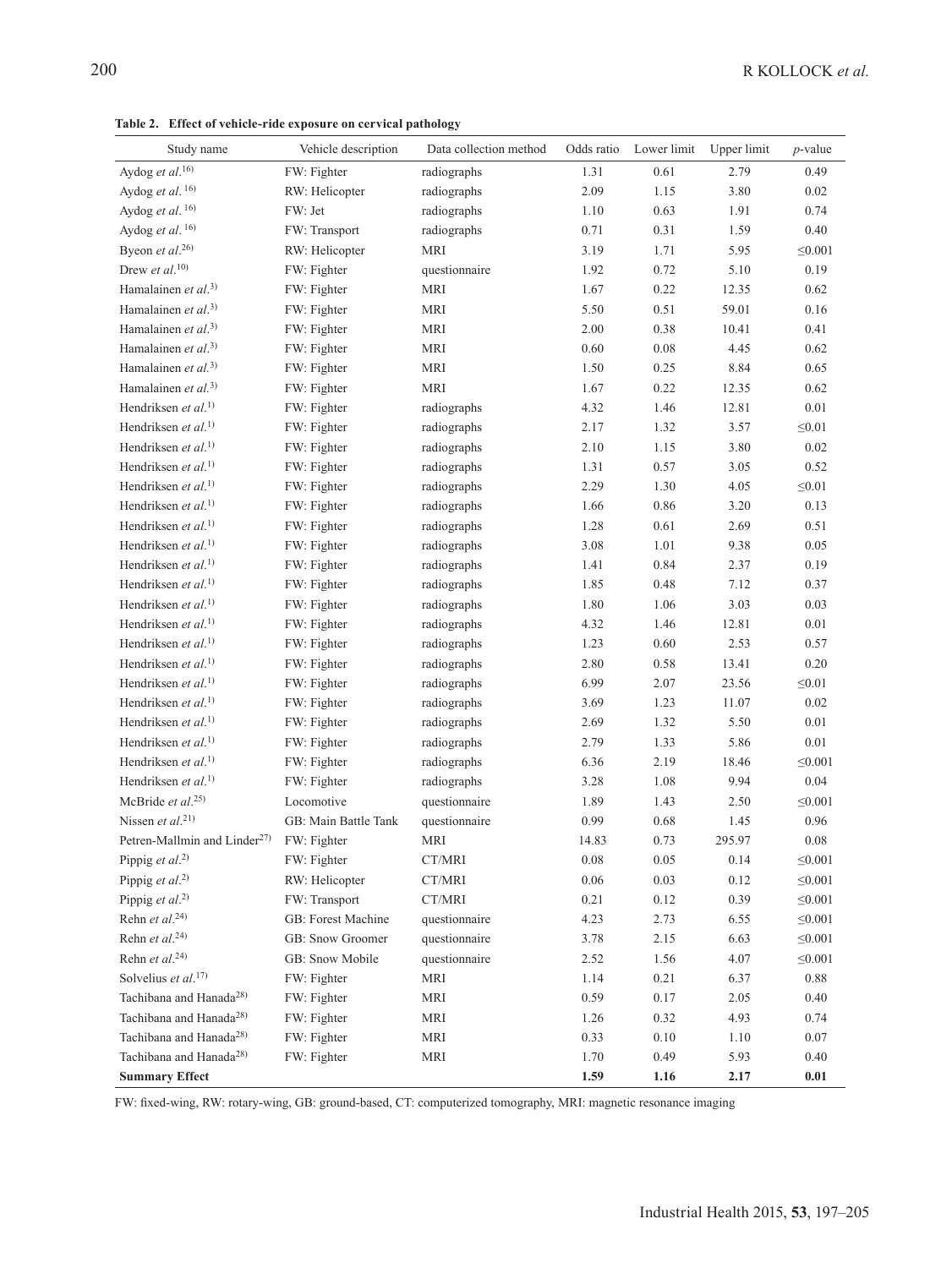

**Fig. 2. Funnel plot of included studies.**

method (i.e. imaging or questionnaire) as a moderator revealed studies using some type of imaging for the method (i.e. magnetic resonance imaging, radiograph, computed tomography) of collecting their injury data indicated that vehicle-ride exposure (*p*=0.04, odds ratio=1.50, 95% CI=1.02−2.20) was significantly likely to increase cervical pathology. In studies that used a questionnaire to collect their injury vehicle-ride exposure data, we also observed that vehicle-ride exposure  $(p=0.001, \text{ odds ratio}=2.28, 95\%$ CI=1.44−3.60) was significantly likely to increase cervical pathology. Using vehicle type (i.e. ground-based vehicles, fixed-wing and rotary-wing) as a moderator revealed that vehicle-ride exposure in ground-based vehicles (*p*=0.01, odds ratio=2.33, 95% CI=1.41−3.85) and fixed-wing aircraft (*p*=0.01, odds ratio=1.59, 95% CI=1.13−2.23) were significantly likely to increase cervical pathology (Fig. 3). Vehicle-ride exposure in rotary-wing aircraft (*p*=0.82, odds ratio=0.75, 95% CI=0.06−8.65) was not likely to increase cervical pathology (Fig. 3). Analyzing the data using vehicle operator/other personnel type (e.g. pilot and crewmembers) as a moderator, the results revealed that being a fighter jet pilot or weapons systems operator was significantly likely to increase cervical pathology  $(p<0.001)$ , odds ratio=1.78, 95% CI=1.26−2.50) (Fig. 3). The results also revealed that being a transport pilot (*p*=0.10, odds ratio=0.38, 95% CI=0.12−1.21) was not significantly likely to increase the development of cervical pathology (Fig. 3).

Due to the lack of ground-based studies, we could not perform separate analyses using the operator/other personnel as a moderator for the different classes of ground-based (e.g. wheeled- or tracked) vehicle operators as previously performed with fixed-wing aircraft (e.g. fighter jet and transport plane) pilots. In addition, we were not able to use operator/other personnel as a moderator in the rotary-wing aircraft group because the studies used in the analysis only reported data on helicopter pilots. Furthermore, only one

of the included studies identified the type of helicopter (e.g. attack or transport helicopter) flown by the pilot reporting the cervical pathology; thus, further sub-categorization of the rotary-wing group was not possible.

## **Discussion**

The purpose of this study was to determine if the literature provides definitive evidence that vehicle-ride exposure influences the incidence of cervical spine pathology. Our main finding is that the current literature suggests vehicle-ride exposure increases cervical pathology. Most studies utilized radiological and magnetic resonance imaging to diagnose the presence of cervical pathology. Five out of the seven studies using diagnostic testing indicated radiologists, neuroradiologists or other medical doctors examined the diagnostic imaging<sup>[1, 3, 16, 17, 26\)](#page-7-0)</sup>. Only four studies (6 out of 46 data points) collected data on cervical pathology using a questionnaire<sup>[10, 21, 25, 29\)](#page-7-9)</sup>. The imaging and questionnaire studies both indicated vehicle-ride exposure is likely to increase cervical pathology, suggesting that both evaluation approaches provide similar outcomes.

Examination of vehicle type (i.e. ground-based vehicles, fixed-wing aircrafts and rotary-wing aircraft) suggests that vehicle-ride exposure in ground-based vehicles and fixedwing aircraft increases cervical pathology. However, we observed that fixed-wing aircraft accounted for 38 of 46 data points, with ground-based and rotary-wing vehicles accounting for 5 of 46 data points and 3 of 46 data points, respectively. The minimal number of data points for ground-based vehicles and rotary-wing aircraft makes it difficult to assess accurately the effect of ride exposure in these vehicles. Additional studies in rotary-wing and ground-based vehicles need to be completed in order to understand how these types of vehicles influence cervical pathology.

Fixed-wing aircraft fighter pilots and fighter jet weapons systems operators were significantly more likely than controls to report a cervical pathology when vehicle operator/other personnel was used as a moderator. Our results suggest that transport pilots are not likely to incur a cervical pathology; however, a limited number of studies including transport pilots met our inclusion criteria. The analysis using transport plane operator/other personnel as a moderator represented only two data points from two separate studies. This lack of research is also evident in both the ground-based vehicle and rotary-wing aircraft literature. More research is required within the ground-based group investigating the effects of vehicle-ride exposure on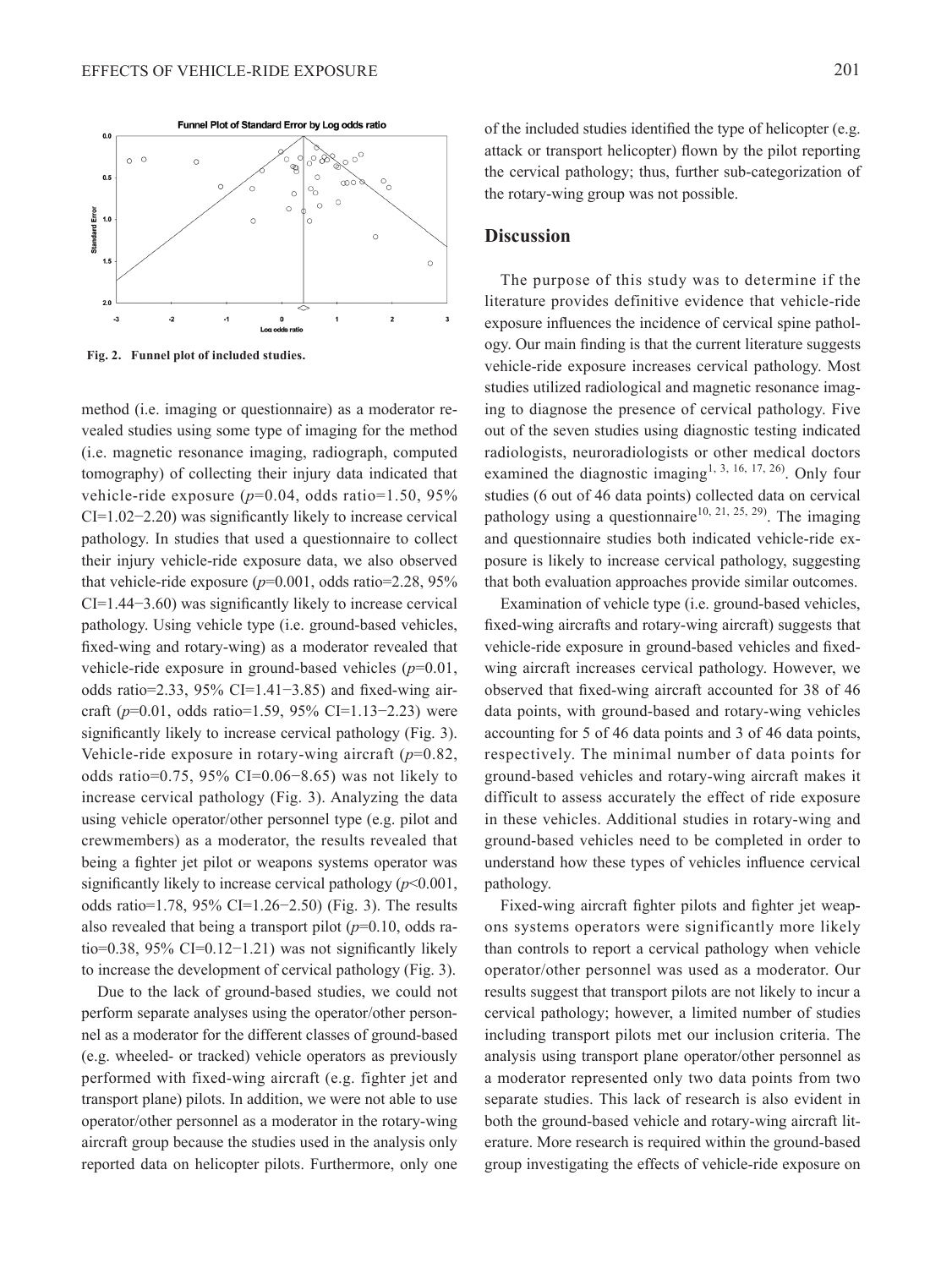

**Fig. 3. Forest plot of overall and moderated analyses.** WSO: weapons systems operator; (\* $p$ <0.05).

cervical pathology in wheeled- and tracked-vehicle drivers and other personnel.

Further research is also required to understand the influence of ride exposure on cervical spine pathology in rotary-wing aircraft, specifically type of helicopters, given their importance in military operations. Only three studies<sup>[2, 16, 26\)](#page-7-7)</sup> with helicopter data met the inclusion criteria outlined a priori in the present analysis. Of the included studies, only one<sup>[2\)](#page-7-7)</sup> identified the type of helicopters and that study did not report the prevalence of cervical pathology per type of helicopter. In addition, the observed confidence intervals of this particular moderated analysis were very large (*p*=0.82, odds ratio=0.75, 95%  $CI=0.06-8.65)^{2}$  $CI=0.06-8.65)^{2}$  $CI=0.06-8.65)^{2}$ . This finding may be due to the very low number of participants in the control group  $(N=123)$ as compared to helicopter pilots (N=1,599) of one of the included studies. The authors of the study<sup>[2](#page-7-7))</sup> reported  $20\%$ of the control group (N=25/123) was identified with a cervical pathology as compared to about 2% of the helicopter group  $(N=32/1,599)$ . This is in contrast to the other two studies<sup>[2, 16\)](#page-7-7)</sup> included in the moderated analysis. Aydog *et al*. [16](#page-7-4)) reported that reported 10% of the control group  $(N=21/202)$  and 19% of the helicopter group  $(N=31/159)$ , while Byeon *et al*.<sup>[26](#page-8-4)</sup> reported 18.2% of the control group  $(N=16/88)$  and 41.5% of the helicopter group (N=68/164) were identified as having developed a cervical pathology. The results of these two studies differ greatly from Pippig and Kriebel<sup>[2](#page-7-7))</sup>. We believe that the lower number of par-ticipants in the control group of the Pippig and Kriebel<sup>[2\)](#page-7-7)</sup> study may have artificially inflated the reported value of 20% in the control group; thus impacting the 95% CI of the moderated analysis exploring the influence of vehicle exposure on helicopter pilots.

Additional research is needed to assess the impact of vehicle exposure in helicopter populations as compared

to nonflying controls. Future research should also seek to distinguish between various types of helicopters (e.g. AH-64 Apache Longbow attack helicopter as compared to CH-47 Chinook transport helicopter) to better identify the effects of flight exposure in pilots as well as other flight personnel. This information is vital to gaining a better understanding of how vehicle specific ride (or flight) exposure influences the incidence of cervical pathology in mounted Warfighters.

Ground-based vehicles experience vibration between 0.2 to 20  $\text{Hz}^{30}$  $\text{Hz}^{30}$  $\text{Hz}^{30}$  with superimposed episodes of mechanical shock<sup>30)</sup>; while fighter jets expose a pilot to repeated  $+G_z$ forces<sup>[6](#page-7-1))</sup>. Helicopter pilots and other helicopter personnel contend with largely vibratory forces as compared to the frequent +G environment experienced by fighter pilots and fighter jet weapons systems operators $8, 31$ ). Helicopters experience lower vibratory amplitude than armored vehicles, but higher dominant frequencies<sup>[30\)](#page-8-9)</sup>. Using the ISO 2631-1 standards for health criteria researchers of an early study $8$ ) indicated that helicopter mean vibration measures were approximately  $0.54 \text{ m} \cdot \text{s}^{-2}$  at the seat, with some flight values exceeding 0.60 m·s−2. A more recent study $32$ ) that evaluated helicopter vibration under different flight profiles (e.g. hovering, cruising at normal speed, max speed, and descent) found that weighted vibration measures (calculated according to ISO 2631-1 standard) in the z-axis ranged from  $0.32 \text{ m} \cdot \text{s}^{-2}$  to  $0.51 \text{ m} \cdot \text{s}^{-2}$  depending on the type of helicopter.

The differences in ride exposures combined with the lack of vehicle specific information and vibratory and shock profiles for current vehicles suggests researchers should direct their attention to both ground-based vehicle and helicopter personnel in future studies where currently a lack of controlled design studies exist. For example, several studies<sup>12, 18, 20)</sup> have reported that helicopter pilots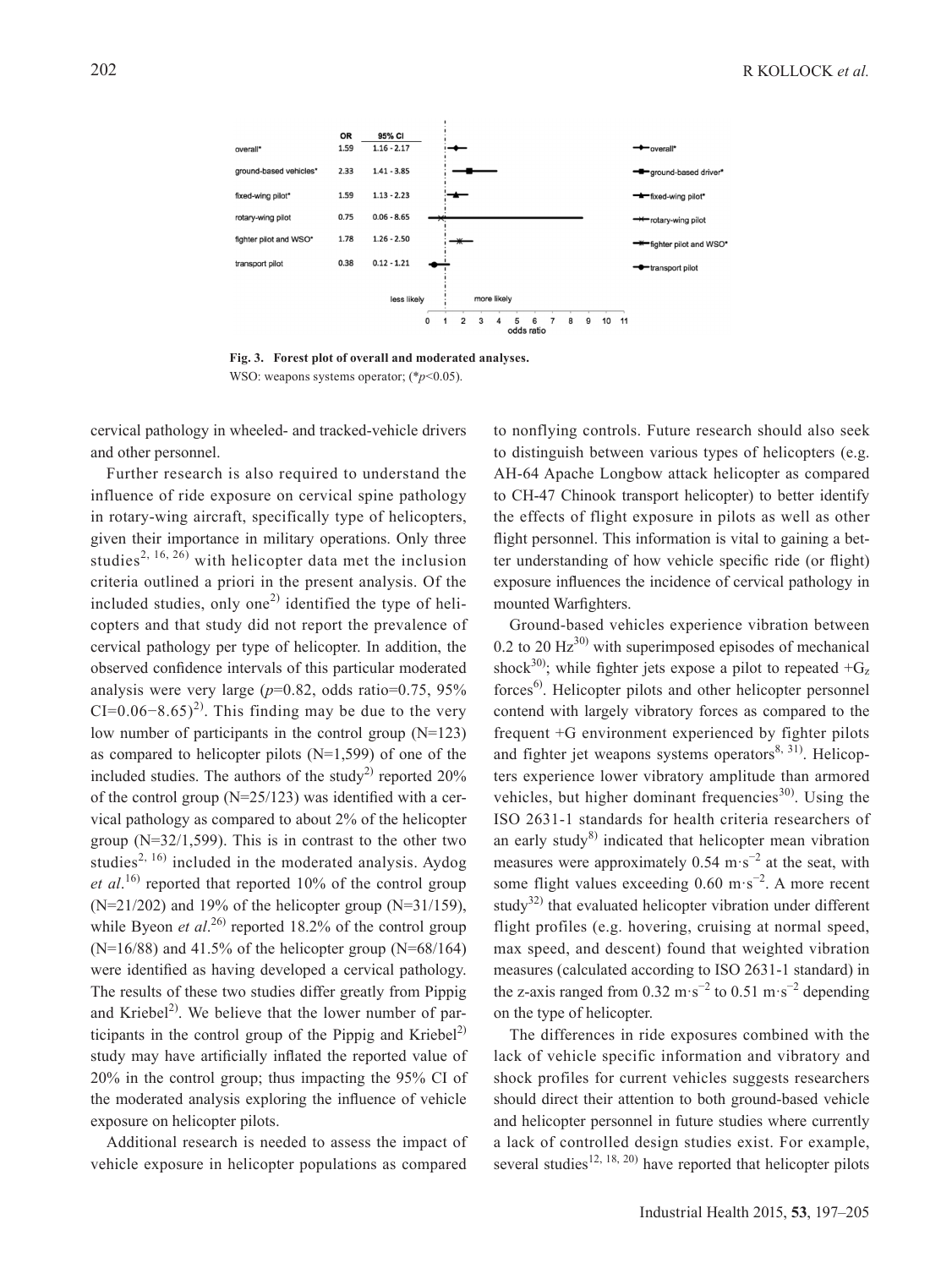have an increased prevalence of cervical pathology; however, these studies have failed to compare the findings to non-flight personnel with comparable age and career work experience.

Both ground-based vehicle and aircraft studies should seek to compare vehicle operators and other vehicle personnel to active duty and civilian non-vehicle or flight personnel. Research also needs to investigate the injury prevalence in all crewmembers, as the ride posture and exposures vary significantly from position to position (tank driver compared to tank commander for example). To date, most of the literature has focused on pilots and drivers with minimal attention given to other crewmembers. A better understanding of how vehicle exposure influences cervical pathology in other personnel with different seating positions and locations is required.

The use of helmets with and without additional headsupported mass also deserves further investigation. None of the studies meeting the inclusion criteria included specification on the weight of the helmet and other gear supported by the head and cervical spine. The literature indicates this as a potential injury risk factor  $(33-36)$ . Future studies should provide helmet and head supported mass specifications. This will allow the helmet and associated gear to be used a moderator allowing for a clearer interpretation of the effects of vehicle-ride exposure forces on cervical pathology.

Future investigations need to determine if a doseresponse relationship exists between vehicle-ride exposure time and development of cervical pathology. We were unable to explore this question through a predictive model in the present study due to lack of data. However, we did observe an interesting pattern within our career vehicleride (flight) time data in studies that collected injury data via questionnaire. Figure 4 shows that as exposure time increases, the report of a cervical pathology is more likely until a saturation point is reached at approximately 4.00 log (time), which is equivalent to 10,000 h. Clearly, more data are required to generate any reasonable conclusions. We did not observe this same type of pattern in a scatter plot between career vehicle-ride (flight) time and effect size derived from studies using imaging (e.g. radiography) to identify pathology. Imaging is an objective indicator of changes to soft or bony tissues; however, it cannot identify the presence of pain. Questionnaires allow for subjective measures (i.e. pain), which may increase with increased vehicle-ride exposure even in the absence of confirmed tissue changes via imaging.

This study suggests that populations exposed to frequent



**Fig. 4. Graph of odds ratio and log of time (hours) for the studies using a questionnaire.**

+G forces require injury prevention interventions. Investigators have proposed several injury risk factors such as repeated exposure to accelerative  $+G_z$  forces<sup>[6\)](#page-7-1)</sup>; unanticipated high  $+G_z$  accelerative forces<sup>[37](#page-8-12))</sup>; decrease endurance at the neck musculature<sup>3)</sup>; and head<sup>3, 38)</sup> and seat position-ing<sup>[10](#page-7-9))</sup> during high  $+G_z$  maneuvering. Intervention strategies and or programs proposed in the literature to help mitigate some of these risks include: having pilots brace their heads against the seat (or canopy) prior to high  $+G_z$ load<sup>38–40</sup>; performing pre-flight warm-ups that include stretching and isometrics<sup>[5, 15, 39](#page-7-2))</sup>; unloading (decreasing the  $+G_z$ ) prior to moving the head while in flight<sup>[39](#page-8-14))</sup>; and neck strengthening exercises<sup>[5, 15, 39, 40](#page-7-2))</sup>. In order to develop effective intervention protocols for mounted Warfighters in all military occupational specialties (MOS), more work must be completed to further understand ride exposure and the development of cervical spine pathology.

Although the results of the present study suggest that vehicle-ride exposure likely increases cervical pathology, there are several limitations. First, there remains a possibility that not all available data (published or unpublished) were included. However, the calculated fail-safe N indicated that 573 negative data points are required to negate the positive general effect of vehicle-ride exposure on the development of cervical pathology. Second, one study represented 20 out of 39 data points; thus, this study may have influenced the results of the present study even though no indication of a publication bias as determined via a funnel plot. Third, many of the studies did not include or explicitly state the number females included in their study; thus, whether or not the same outcomes would be present in female populations remains to be determined.

Finally, in an attempt to include all published and un-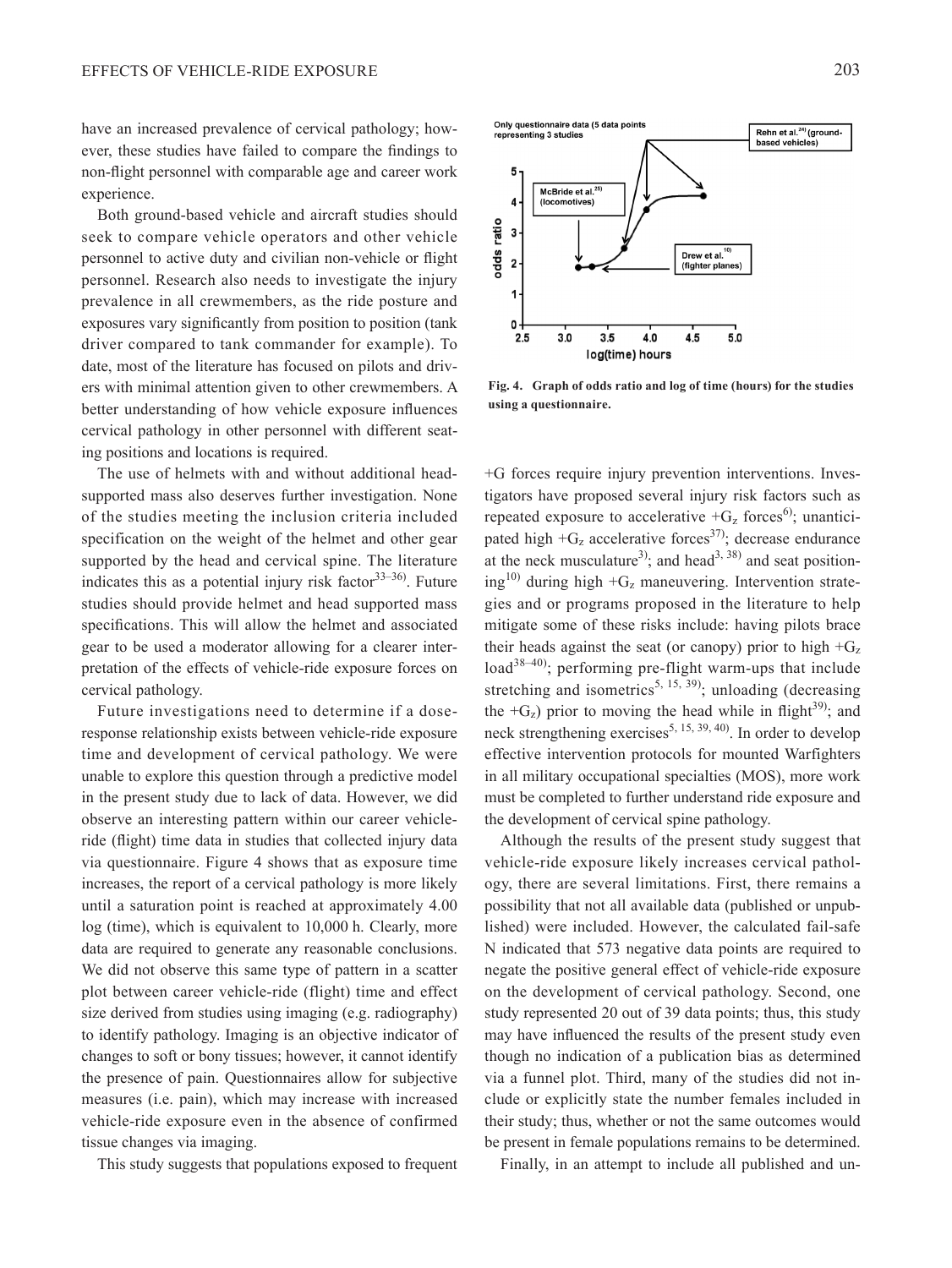published data within the present meta-analysis meeting the inclusion criteria there is a potential that one or more studies used in the analyses were poorly performed studies. This may have adversely influenced the outcome of the analyses; however, we wanted to be inclusive of all relevant studies regardless of quality. In addition, because there were a limited number of studies meeting the inclusion criteria a possibility exists that the point estimates and confidence intervals may provide false assurances when using an unweighted random effects model $41$ . Therefore, as per Borenstein<sup>[41](#page-8-15))</sup> the authors have provided the separate effects for each datum point included (Table 2).

# **Conclusion**

The results of our meta-analysis provide evidence that overall vehicle-ride exposure is likely to increase cervical pathology in vehicle operators and other personnel compared to controls. The results of the present analysis suggest that exposure in ground-based vehicles and fixedwing aircraft is likely to increase cervical pathology. In fixed-wing aircraft, fighter pilots and fighter jet weapons systems operators are more likely to develop a cervical pathology than control groups, while transport pilots were less likely to develop cervical pathology than control groups. Personnel- and vehicle-specific data in groundbased vehicle and rotary-wing aircraft that would allow the determination of the likelihood of cervical pathology in personnel other than pilots was not available at time of analysis.

# **Acknowledgements**

United States Army Aeromedical Research Laboratory (USAARL)−Volunteer Investigations for Mounted and Head-Supported Mass in Dismounted Operations−[TCN #11010] supported this study. The results of the present study do not constitute endorsement by the Department of Defense or the United States Army Aeromedical Research Laboratory (USAARL).

#### **References**

- <span id="page-7-0"></span>1) Hendriksen IJ, Holewijn M (1999) Degenerative changes of the spine of fighter pilots of the Royal Netherlands Air Force (RNLAF). Aviat Space Environ Med **70**, 1057–63. [\[Medline\]](http://www.ncbi.nlm.nih.gov/pubmed/10608601?dopt=Abstract)
- <span id="page-7-7"></span>2) Pippig T, Kriebel J (2000) Prevalence of cervical and lumbar disc disorders in pilots of the German armed forces. Eur J Med Res **5**, 5–8. [\[Medline\]](http://www.ncbi.nlm.nih.gov/pubmed/10657281?dopt=Abstract)
- <span id="page-7-10"></span>3) Hämäläinen O, Vanharanta H, Kuusela T (1993) Degeneration of cervical intervertebral disks in fighter pilots frequently exposed to high +Gz forces. Aviat Space Environ Med **64**, 692–6. [\[Medline\]](http://www.ncbi.nlm.nih.gov/pubmed/8368981?dopt=Abstract)
- 4) Kikukawa A, Tachibana S, Yagura S (1995) G-related musculoskeletal spine symptoms in Japan Air Self Defense Force F-15 pilots. Aviat Space Environ Med **66**, 269–72. [\[Medline\]](http://www.ncbi.nlm.nih.gov/pubmed/7661840?dopt=Abstract)
- <span id="page-7-2"></span>5) Knudson R, McMillan D, Doucette D, Seidel M (1988) A comparative study of G-induced neck injury in pilots of the F/A-18, A-7, and A-4. Aviat Space Environ Med **59**, 758–60. [\[Medline\]](http://www.ncbi.nlm.nih.gov/pubmed/3178626?dopt=Abstract)
- <span id="page-7-1"></span>6) Andersen HT (1988) Neck injury sustained during exposure to high-G forces in the F16B. Aviat Space Environ Med **59**, 356–8. [\[Medline\]](http://www.ncbi.nlm.nih.gov/pubmed/3370045?dopt=Abstract)
- 7) Ang B, Linder J, Harms-Ringdahl K (2005) Neck strength and myoelectric fatigue in fighter and helicopter pilots with a history of neck pain. Aviat Space Environ Med **76**, 375–80. [\[Medline\]](http://www.ncbi.nlm.nih.gov/pubmed/15828638?dopt=Abstract)
- <span id="page-7-11"></span>8) De Oliveira CG, Nadal J (2005) Transmissibility of helicopter vibration in the spines of pilots in flight. Aviat Space Environ Med **76**, 576–80. [\[Medline\]](http://www.ncbi.nlm.nih.gov/pubmed/15945403?dopt=Abstract)
- <span id="page-7-8"></span>9) Milosavljevic S, Bagheri N, Vasiljev RM, McBride DI, Rehn B (2012) Does daily exposure to whole-body vibration and mechanical shock relate to the prevalence of low back and neck pain in a rural workforce? Ann Occup Hyg **56**, 10–7. [\[Medline\]](http://www.ncbi.nlm.nih.gov/pubmed/21965463?dopt=Abstract) [\[CrossRef\]](http://dx.doi.org/10.1093/annhyg/mer068)
- <span id="page-7-9"></span>10) Drew WE Sr (2000) Spinal symptoms in aviators and their relationship to G-exposure and aircraft seating angle. Aviat Space Environ Med **71**, 22–30. [\[Medline\]](http://www.ncbi.nlm.nih.gov/pubmed/10632127?dopt=Abstract)
- 11) Hansen OB, Wagstaff AS (2001) Low back pain in Norwegian helicopter aircrew. Aviat Space Environ Med **72**, 161–4. [\[Medline\]](http://www.ncbi.nlm.nih.gov/pubmed/11277279?dopt=Abstract)
- <span id="page-7-6"></span>12) Ang B, Harms-Ringdahl K (2006) Neck pain and related disability in helicopter pilots: A survey of prevalence and risk factors. Aviat Space Environ Med **77**, 713–9. [\[Medline\]](http://www.ncbi.nlm.nih.gov/pubmed/16856356?dopt=Abstract)
- 13) Harrison MF, Neary JP, Albert WJ, Kuruganti U, Croll JC, Chancey VC, Bumgardner BA (2009) Measuring neuromuscular fatigue in cervical spinal musculature of military helicopter aircrew. Mil Med **174**, 1183–9. [\[Medline\]](http://www.ncbi.nlm.nih.gov/pubmed/19960827?dopt=Abstract) [\[CrossRef\]](http://dx.doi.org/10.7205/MILMED-D-00-7409)
- <span id="page-7-3"></span>14) De Loose V, Van den Oord M, Burnotte F, Van Tiggelen D, Stevens V, Cagnie B, Witvrouw E, Danneels L (2008) Individual, work-, and flight-related issues in F-16 pilots reporting neck pain. Aviat Space Environ Med **79**, 779–83. [\[Medline\]](http://www.ncbi.nlm.nih.gov/pubmed/18717118?dopt=Abstract) [\[CrossRef\]](http://dx.doi.org/10.3357/ASEM.2285.2008)
- 15) Vanderbeek RD (1988) Period prevalence of acute neck injury in U.S. Air Force pilots exposed to high G forces. Aviat Space Environ Med **59**, 1176–80. [\[Medline\]](http://www.ncbi.nlm.nih.gov/pubmed/3240219?dopt=Abstract)
- <span id="page-7-4"></span>16) Aydoğ ST, Türbedar E, Demirel AH, Tetik O, Akin A, Doral MN (2004) Cervical and lumbar spinal changes diagnosed in four-view radiographs of 732 military pilots. Aviat Space Environ Med **75**, 154–7. [\[Medline\]](http://www.ncbi.nlm.nih.gov/pubmed/14960051?dopt=Abstract)
- <span id="page-7-5"></span>17) Sovelius R, Salonen O, Lamminen A, Huhtala H, Hämäläinen O (2008) Spinal MRI in fighter pilots and